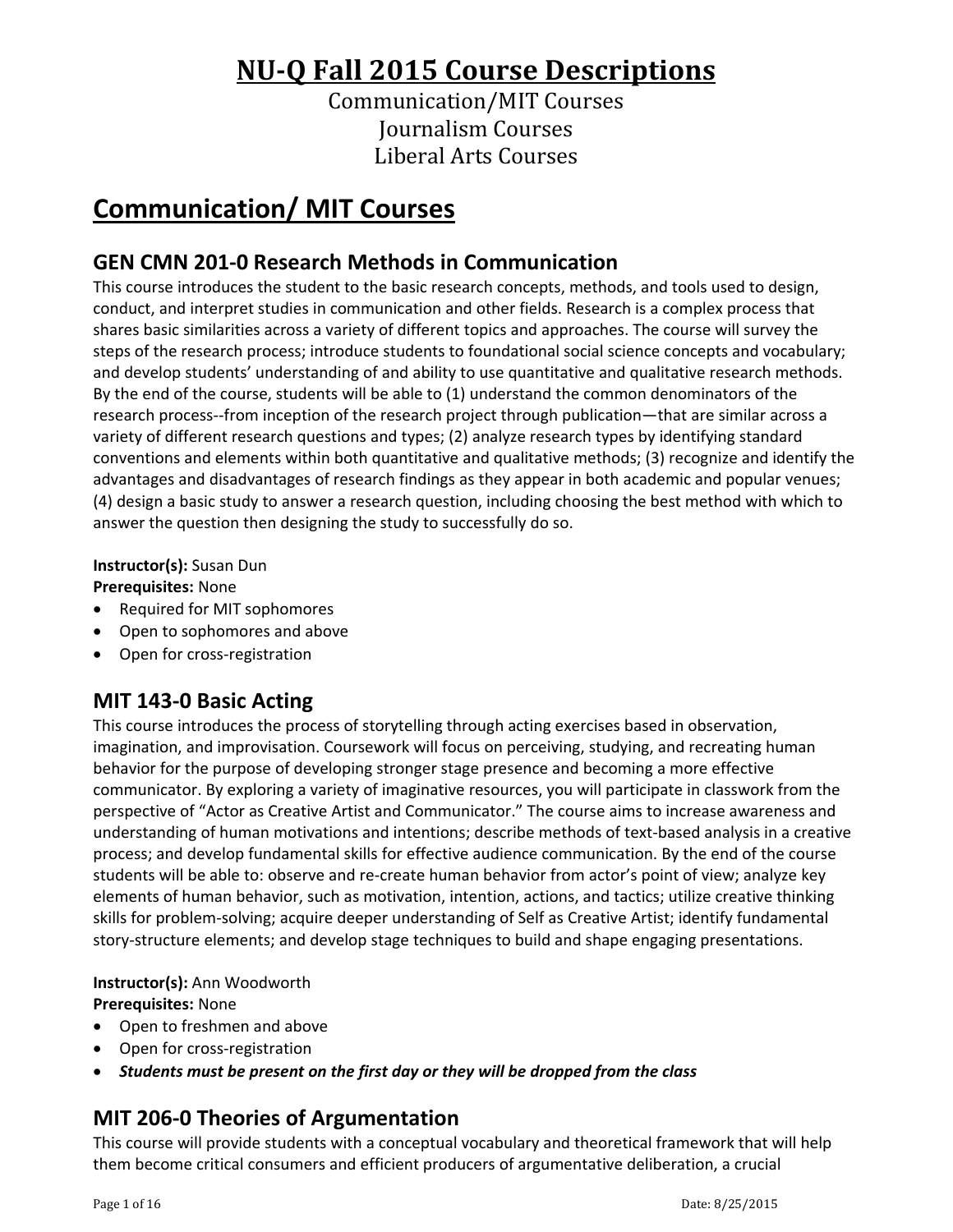component of decision-making and communication. Specifically, students will study the essential components and basic framework of an argumentative message (as elucidated by Stephen Toulmin). They will apply this framework in analyses of persuasive messages and public controversies. Students will also study and apply the basic debating processes of refutation, defense, and counterargument. This conventional study of argumentation will be supplemented with reflections on argumentation via narrative and argumentation via visual texts. Coursework will consist of readings, lectures, and discussions. Students will be evaluated through quizzes, short papers, and presentations.

By the end of this course, students will be able to: (1) use Toulmin's conceptual framework to analyze and evaluate argumentative messages; (2) use Toulmin's conceptual framework to construct argumentative messages of their own; (3) enter into an on-going debate on a controversial issue by offering refutations of and counterarguments to prevailing positions as well as a compelling defense of their own position; (4) analyze, evaluate, and construct arguments presented in the form of narratives; and (5) analyze, evaluate, and construct arguments presented in the form of visual texts.

#### **Instructor(s):** Allwyn Tellis

**Prerequisites:** None

Open to sophomores and above

# **MIT 212‐0 Exploring Global Media**

This is a course about the various multi‐billion dollar industries that provide us with information, entertainment, and advertising. As a result, these global media have an enormous impact in shaping our culture. Throughout the class, we will explore the infrastructures, markets, and stakeholders that shape the development of global media. This course aims to cover the historical context of global media; the theories to interpret global media's impact and reach; and the tools to investigate the elements and agents of global media. By the end of the course, students will be able to: explain when, how and why certain media can become global; apply global media theories to interpretations of global media contexts; research and assess global media organizations; and identify and assess current and future challenges and trends in global media.

# **Instructor(s):** Joe Khalil

**Prerequisites:** None

- Open to sophomores and above
- Open for cross-registration
- Satisfies Media & Politics Minor and Contemporary Media Sequence

# **MIT 220‐0 Analyzing Media Texts**

This course is an introduction to the study and structure of film and other moving-image media. We will define and examine the expressive and aesthetic power of the basic elements of the moving image. Specifically, the course will investigate—across a variety of different media, modes and genres, and historical periods—the fundamentals of set design and acting styles; cinematography, especially the shot and its composition; editing; sound; and narrative structure. The goals of the course are (1) to acquaint students with a vocabulary specific to film and other moving-image media; (2) to provide students with the critical tools required for analysis of the moving image; and (3) to develop student skills in writing and argument for humanistic inquiry. By the end of the course, students will be able to: (1) identify the elements of the moving image (e.g., kinds of camera movement) and of the soundtrack according to a standard glossary of technical terms; (2) recognize patterns of similarity, repetition, difference, and variation in the image and sound tracks and describe them in brief screening reports and essays; (3) relate those patterns to narrative structure, character psychology, or larger themes and ideas, and describe these relationships in a report or essay; (4) and choose the most salient elements in a film in order to craft a written argument about how their patterns function within the meaning-making process of the film. **Instructor(s): Scott Curtis**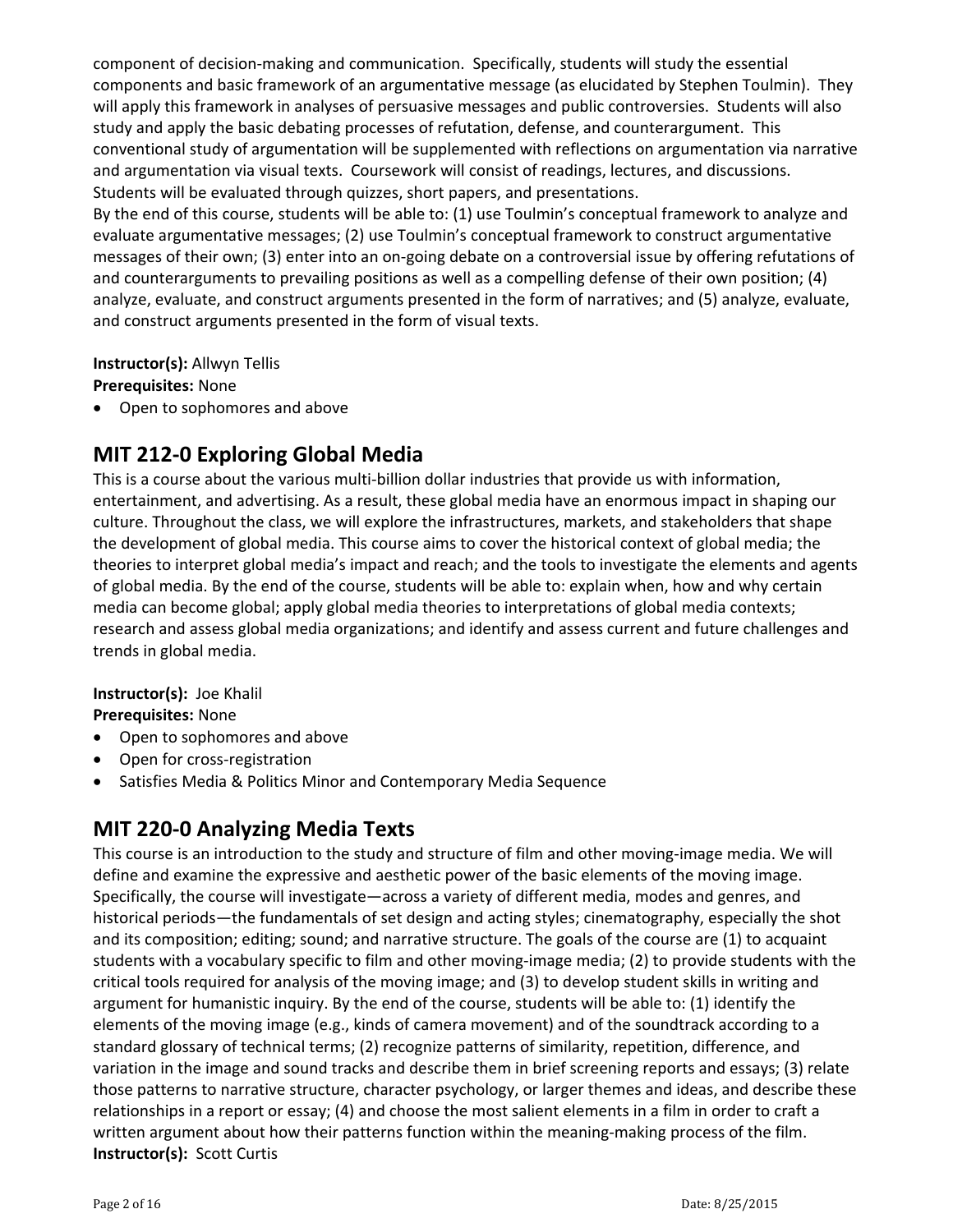#### **Prerequisites:** None

- Required for MIT freshmen
- Open to freshmen and above
- Open for cross-registration
- Satisfies Contemporary Media Sequence course requirement

### **MIT 243‐0 Acting I: Principles of Characterization**

The goal of this course is to explore the fundamental acting principles of characterization in order to create motivated and engaging behavior ‐ offstage as well as onstage. The focus is on studying characters from plays to learn acting skills needed to understand various human perspectives of character motivation and responses, relationships, and circumstances. You will participate in class work from the perspective of "Actor as Creative Artist of Human Character." This course provides the groundwork for building dramatic character, relationships, given circumstances, and the world in which the character lives. You will acquire skills in creative research and performance to develop dynamic and high‐stakes dramatic stories. It also offers you a foundation for acquiring compassion and effective communication skills such as increased concentration, self‐awareness, and spontaneity, via diligent practice of re‐creating human behavior in a variety of circumstances.

By the end of this course, students will be able to:

- 1) Utilize observation, imagination, and improvisation tools within a creative process
- 2) Identify character elements required to build a character
- 3) Build characterization from text-based analysis
- 4) Make effective character choices that are simple, strong, and specific
- 5) Utilize creative thinking for problem-solving
- 6) Re‐create character choices actively through behavior

#### **Instructor(s):** Ann Woodworth

#### **Prerequisites:** None

- Open to sophomores and above
- Open for cross-registration
- *Students must be present on the first day or they will be dropped from the class*

### **MIT 260‐0 Foundations of Screenwriting**

This course is designed to supply students with tools to expand and enrich their appreciation of all aspects of filmmaking, especially screenwriting. Students will prepare for entry into the professional world by learning how outside forces can influence the screenwriter's decisions. Through the practice of screenwriting, students will: (1) learn how to represent in words not only story, but also sound design, editing, visual design, and other elements of media making; (2) discover how core concepts of character, structure, plot, theme, and tone interact within existing and emerging media forms, and (3) explore a variety of films, topics, and exercises that will provide inspiration for a piece of original work of personal significance. By the end of the course, students will be able to: (1) write in professional screenplay style and format; (2) generate compelling scenes, characters, and stories, and distinguish between derivative, obvious choices and honest, original alternatives that affect and move an audience; (3) think like a screenwriter, applying the language of constructive screenplay development and criticism to their own work as well as to the work of others.

### **Instructor(s):** Sue H. Pak

#### **Prerequisites:**

- Open to sophomores and above
- Open for cross-registration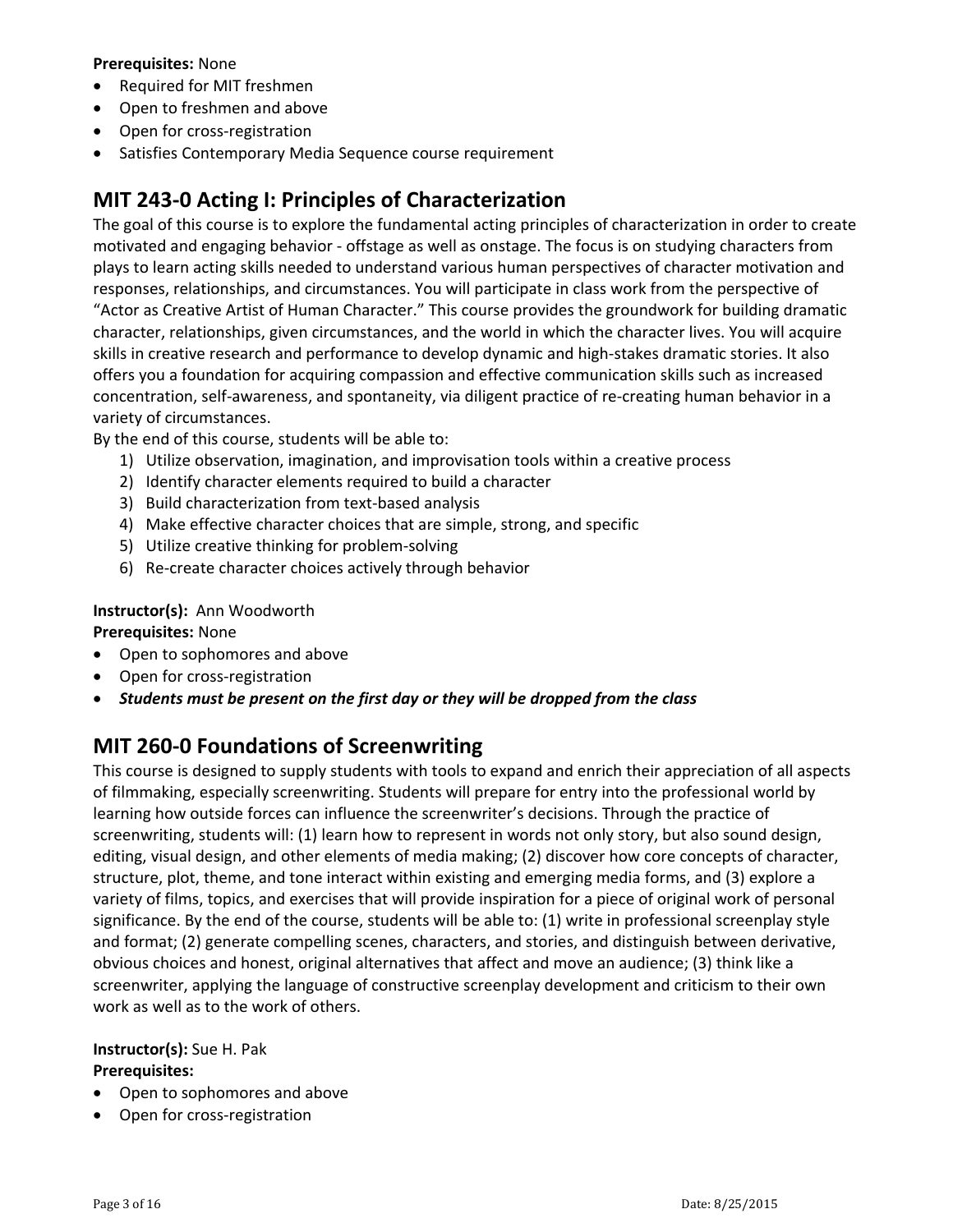# **MIT 312‐0 History of Film**

This course offers an introductory survey of world film history from the 1890s to the present. We will examine a wide range of films—feature‐length narratives as well as animated, experimental, and documentary shorts—and place them in their historical and cultural context. The goal of the course is to acquaint students with the contours of film history and, at the same time, to generate enthusiasm for this distant landscape upon which the more familiar terrain of contemporary film culture rests.

The course will cover such topics as: early cinema in Europe and the United States; race, gender, and stardom in early American cinema; various national cinemas of the 1920s, including Germany, France, and the Soviet Union; the introduction of sound to motion pictures; the Hollywood studio system of the 1920s and 1930s; the studio system in Japan; French Poetic Realism; post-war trauma in the films of Europe and the United States; labor battles, the HUAC trials, and blacklisting in the U.S. film industry; Italian Neo-Realism; the introduction of Japanese and Indian films to the West; the French New Wave and the New German Cinema; art and authorship; political cinemas of Latin America and Eastern Europe; New American Cinema; the cinemas of Africa, the Middle East, and Hong Kong.

**Instructor(s):** Kaveh Askari

**Prerequisites:** None

- Open to sophomores and above
- Open for cross-registration
- Satisfies Media & Politics Minor and Contemporary Media Sequence

# **MIT 349‐0 Internship**

This course provides academic oversight and mentoring in tandem with the professional internships taken by Communication students. Students will meet weekly with the instructor and other students to discuss the readings and their relationship to events in the job sites, and to share progress reports, questions, and concerns about the work they are completing in various media‐related jobs. The course aims to (1) familiarize students with foundational organizational and career concepts including effective teamwork, career development, etc.; (2) analyze organizational effectiveness by evaluating workplace events and applying the foundational concepts to the situations to assess potential problems and suggest solutions; (3) improve student abilities to diagnose and effectively respond to organizational challenges and opportunities; (4) develop student awareness of and skills needed to manage their own career paths. By the end of the course, students will be able to (1) analyze communication and work flow problems in their internship site and relate them to course readings in weekly response papers; (2) suggest solutions to the problem areas witnessed at the job site that are grounded in the course readings and industry sources in an analytic paper; (3) engage in self‐evaluation of their own behavior and provide strategies for managing themselves in the workplace during class discussion and response papers.

#### **Instructor(s):** Susan Dun **Prerequisites:** None

- Open to juniors and above MIT majors
- Students may register for 1-4 units with the instructor's permission
- Consent of instructor required

# **MIT 351‐0 National Cinema: Cinemas of the 'Middle East' and North Africa**

The goal of this course is to provide an initial survey of films from the MENA region, including the circumstances and contexts of their production. Entire movies will be screened once a week, mostly feature films, beginning with Egyptian cinema, and then successively Algerian, Palestinian, Israeli, Iranian and Turkish films. Some will also address Kurdish national issues. Some will be older classics. (All will be sub-titled in English.) The films will be accompanied by lectures on their contexts, screenings of short clips from other regional film work, and class discussions of the films' contents. By the end of the course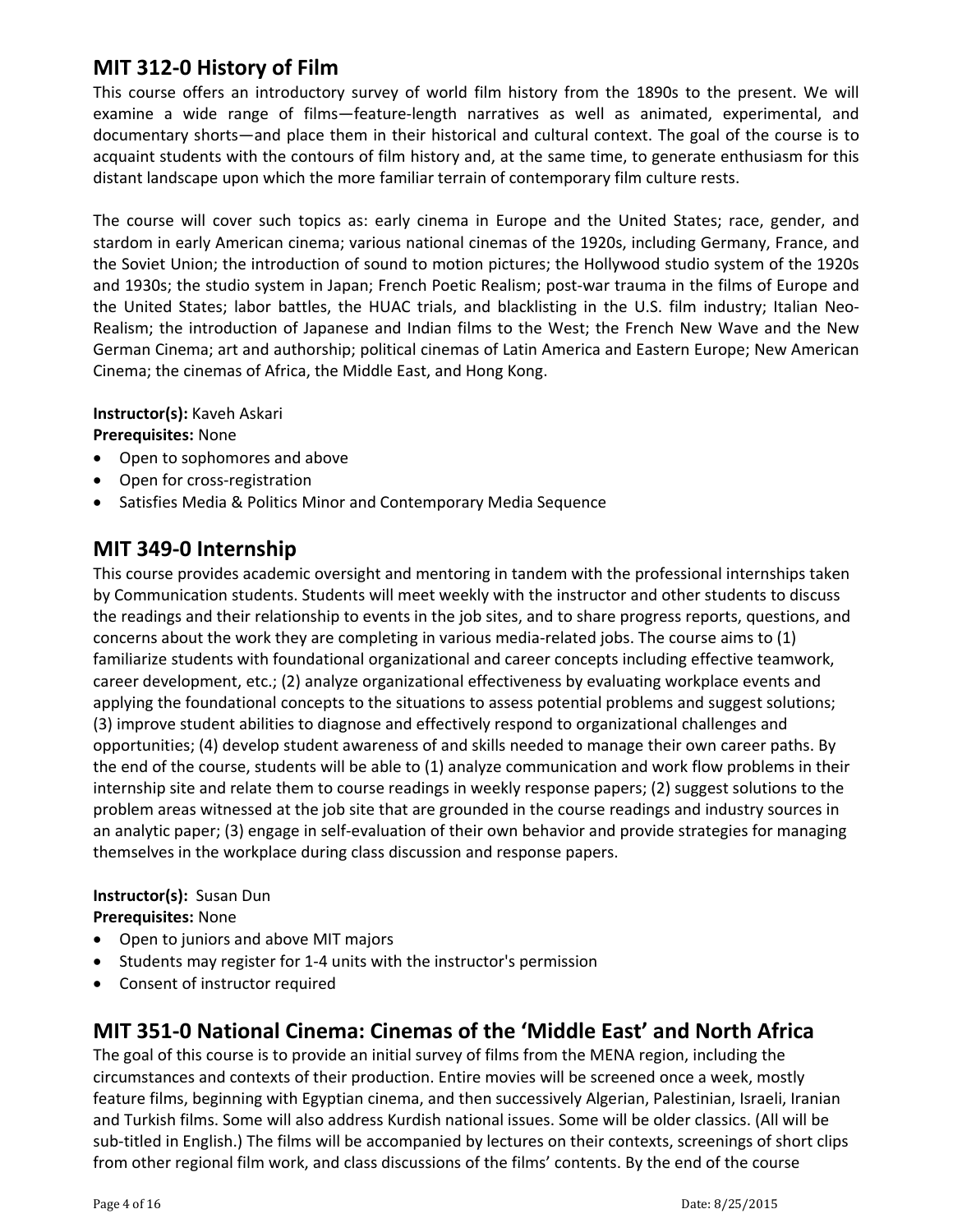students will have an informed critical awareness of the variety, depth and historical contexts of cinematic art generated in the region.

**Instructor(s):** John Downing

**Prerequisites:** None

- Open to sophomore and above
- Open for cross-registration
- Satisfies Media & Politics Minor and Contemporary Media Sequence

# **MIT 379‐0 Topics in Film/Video/Audio Production: Script to Screen**

This course is an opportunity for students to work on a film from script to production over the course of a semester. Students will blend their previous experiences in acting, cinematography, and screenwriting to create a polished portfolio piece that will bolster professional marketability, aid in fundraising future projects, and showcase their expertise in leading professional film crews. Students will also have the opportunity to complete their projects, should they choose, in the "Post‐Production" course offered in Spring 2016.

The first part of this class will focus on developing a producible script in a collaborative environment. Students will be exposed to a variety of processes in collaborative scriptwriting, including but not limited to group/team writing and improvisation. Students will also be tasked with revising their scripts from the point of view of an Actor and a Director. Students will further be expected to continue script revisions well into the production process. Most importantly, students will be encouraged to use source material of great personal interest to them. Students will then work in small crews of four to execute a number of the chosen scripts. Those students who have their script selected will act as the Producer for *another* script – not their own. Students who did *not* have a script selected will act as Director, Cinematographer or Production Designer on one of the available scripts. At the end of the course, students will be able to create, enact, and evaluate a brief, collaborative, producible script; analyze another writer's script in terms of themes present in the work; direct performances in a manner that captures the tone and emotional weight of the writing; select shots that visualize the story; and design an authentic world for the characters to inhabit.

#### **Instructor(s):** Sue Pak & Anne Sobel

**Prerequisites:** MIT 190‐0, 260‐0 (380‐0 and any acting class preferred but not required)

- Open to sophomores and above MIT majors
- Consent of instructor required
- *Students must be present on the first day or they will be dropped from the class*

# **MIT 380‐0 Lighting and Cinematography**

This class explores advanced lighting and camera techniques. Students will gain an appreciation for the aesthetics of cinematography across several eras and styles, while practicing with the latest digital cameras, lenses, and lighting kits. Students will learn to use cinematography to bring the story to life across multiple genres (documentary, comedy, drama, horror, etc). They will also learn to organize crew and production schedules for smaller‐budget films and be exposed to alternative styles of cinematography. The course aims to examine elements crucial for visual storytelling, including composition, depth of field, and lighting; and to impart organizational principles for an efficient set. By the end of the course, students will be able to make informed creative choices regarding lenses, framing, and lighting; break down a script according to the needs of their project; create a production schedule that will allow timely acquistion of all necessary coverage; delegate tasks to crew members; discover a personal leadership and collaboration style; and match creative and technical expertise to their specific project.

**Instructor(s):** Anne Sobel **Prerequisites:** MIT 190‐0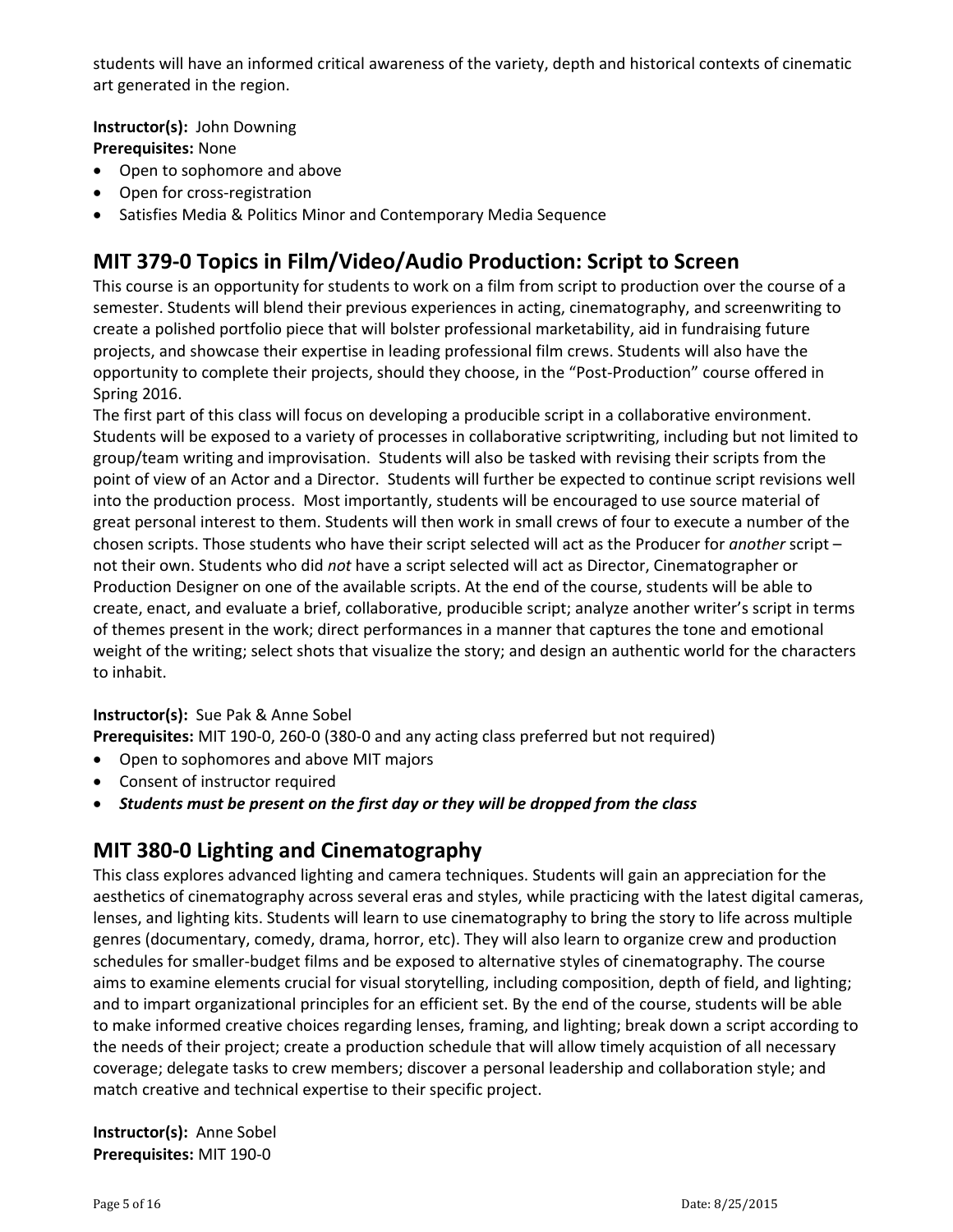- Open to sophomores and above MIT majors
- *Students must be present on the first day or they will be dropped from the class*

### **MIT 392‐0 Documentary Production**

In two lectures per week and outside field work, this course will cover the basics of Documentary Production, with an emphasis on the creation of short documentaries, as well as the history of the genre. Using advanced cameras, professional location audio recording equipment, and Adobe Premiere Pro computer editing, you will create engaging, meaningful, creative non-fiction media. Concurrently throughout the semester, your inquiry, discovery and mastery will be firmly grounded in the history and scholarship of American and international documentaries -- from the early part of the 20th century, through current works. You will read about, view and analyze documentary films in the course. These documentaries will include historical, political, social, cultural, experimental, personal, cinema verite and hybrid forms of documentary expression.

**Instructor(s):** Danielle Beverly **Prerequisites:** MIT 190‐0 and 380‐0

Open to sophomores and above MIT majors

# **MIT 398‐0 Undergraduate Seminar: Feminist Media Historiography**

This course explores the theories and practices of media historiography—that is, writing media history from a feminist perspective. During the first half of the course, students will learn and practice methods of historical research by investigating a range of media produced for girls and young women between 1968‐ 1980—the era commonly referred to as "second‐wave feminism" in the U.S. Artifacts to be examined include teen's and women's magazines, diaries, high school yearbooks, young adult fiction, self-help books, popular music, TV shows, films, advertisements, games, and toys as well as a range of primary documents related to these artifacts—from trade and fan press discourses and journalistic reviews, to box office figures, Nielsen ratings data, and archival materials. One of our primary goals will be to consider how different resources count as "‐evidence‐" and can be used to uncover, expand, complicate, and/or challenge contemporary histories of female youth, gender, and popular culture. During the second half of the course, students will apply the theories and practices of media historiography to an original, gender‐ related research project of their own choosing. Students will be responsible for locating and reading primary and secondary sources carefully and critically, assessing sources in relation to the historical context in which they were produced, bringing their research to class for workshopping sessions, and submitting a final paper that showcases their unique historical and analytical research discoveries. In addition to enhancing students' interests and abilities in historical research, the course aims to help students develop a polished research paper that could be submitted to an international conference on gender and media history.

#### **Instructor(s):** Kirsten Pike **Prerequisites:** MIT 220‐0 and 230‐0

- Open to juniors and above
- Consent of instructor required

### **MIT 398‐0 Undergraduate Seminar: Production Research**

As technology develops and becomes easier to use, the divisions between researchers, writers, producers, and directors are becoming more fluid. This course links research and production practices to provide students with necessary skills for the development of their television and film scripts and documentaries. The class is divided into three modules covering three research methods: ethnography, oral history, and institutional research. As part of the course the students will produce two audio‐visual projects. The course aims to explain the place of research in the production processes of media products; describe the use of ethnography as a tool in the development of television and film characters; chart the use of oral history in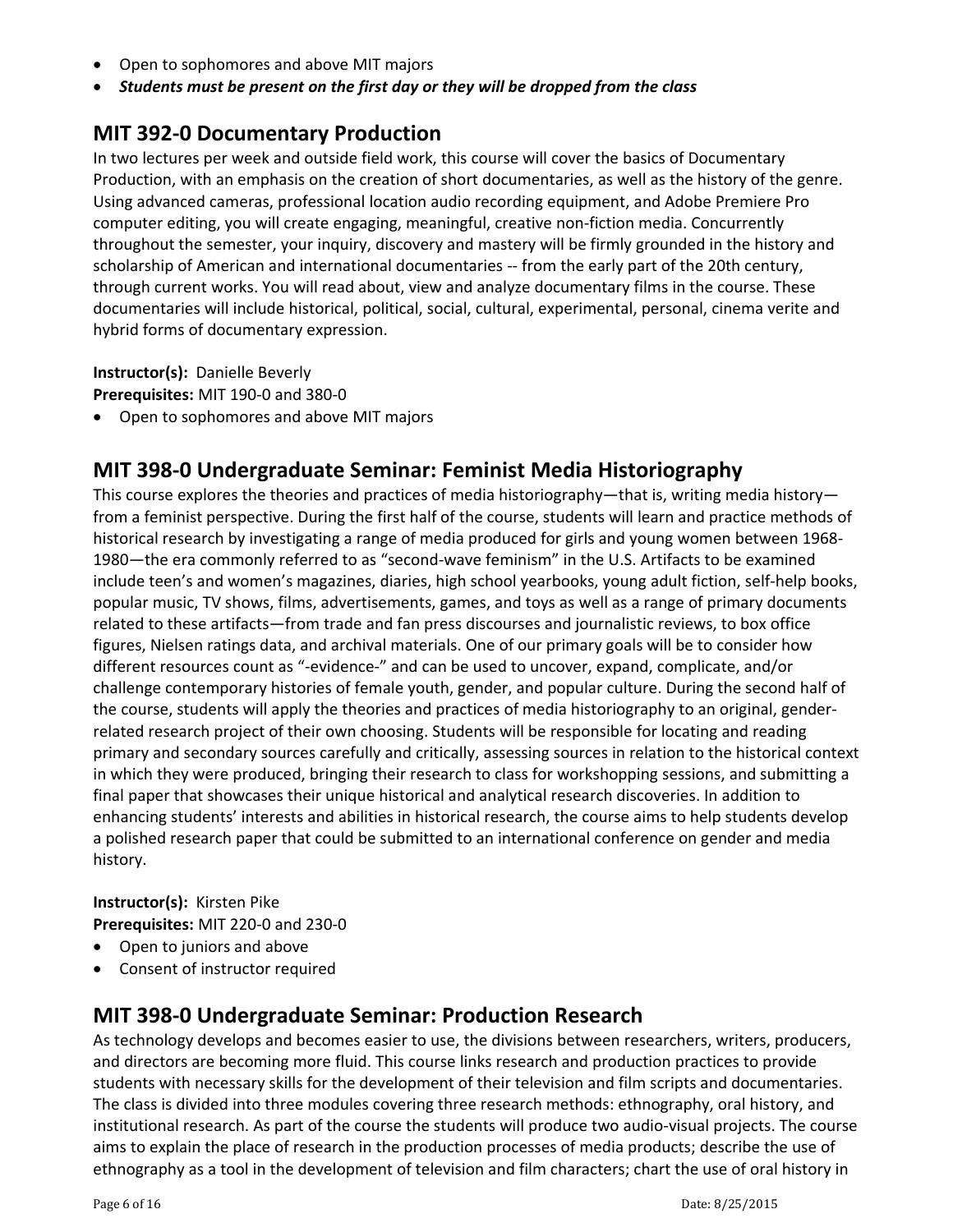the development of documentaries; and survey the ethical dimensions of production research. By the end of the course, students will be able to compile a production researcher's toolkit; apply ethnographic methods in the development of script characters; apply oral history practices in the collection of documentary interviews; demonstrate knowledge of practical and ethical issues facing production researchers.

**Instructor(s):** Joe F. Khalil **Prerequisites:** MIT 190‐0 and 260‐0

- Open to sophomores and above
- Students will be dropped if they do not show up to the first class

# **MIT 398 Undergraduate Seminar: U.S. Media and America's Social Fractures**

This course will explore the ways U.S. entertainment media, and sometimes news media too, represent issues of social inequality, racism, sexism, homophobia, and Islamophobia. This will also require students to study basic sociological information concerning social class, ethnic, and other divisions in the USA, along with current public debates on these issues (e.g., is America now "post-racist"? is it, or should it be, "postfeminist"?) Attention will also be paid at intervals to media projects that challenge socially inherited and conventional perspectives on these matters, and seek to give voice to the often unheard. The goal of the course is to deepen and systematize understanding of media roles within the USA's internal social conflicts, and to analyze how far they resolve, or sustain, these divisions. By the end of the course students will be able to assess in depth ongoing manifestations of media performance related to these conflicts within American society.

**Instructor(s):** John Downing

**Prerequisites:** None

- Open to sophomores and above
- Open for cross-registration
- Satisfies Media & Politics Minor and Contemporary Media Sequence

# **Journalism Courses**

# **GEN CMN 202‐0 Statistics**

Introduction to statistics and probability models for journalism students. Covers topics common in general statistics courses, including the Central Limit Theorem, descriptive and inferential test statistics, regression to the mean, and analysis of variance. Specific attention is given, however, to statistical challenges journalists encounter in news reporting. Students will discuss ways to detect fraud in government data, methods for dissecting academic research promoted in press releases, and strategies for reporting statistical findings to a mass audience, among other skills. Portions of the book, Thinking, Fast & Slow will be read before the class begins, and a short quiz will be completed on day one.

#### **Instructor(s):** Justin Martin **Prerequisites:** None

Open to sophomores and above

# **IMC 303‐0 Integrated Marketing Communications Strategy**

Introductory course in which students learn about the basic foundations of IMC (Integrated Marketing Communications); become familiar with IMC practices such as advertising, public relations, branding, promotions, social media marketing, and mobile marketing; understand the integrated approach to IMC; explore issues shaping the practice of IMC such as ethics and industry standards; discover career opportunities and types of jobs in strategic marketing communications in the non‐profit sector, the private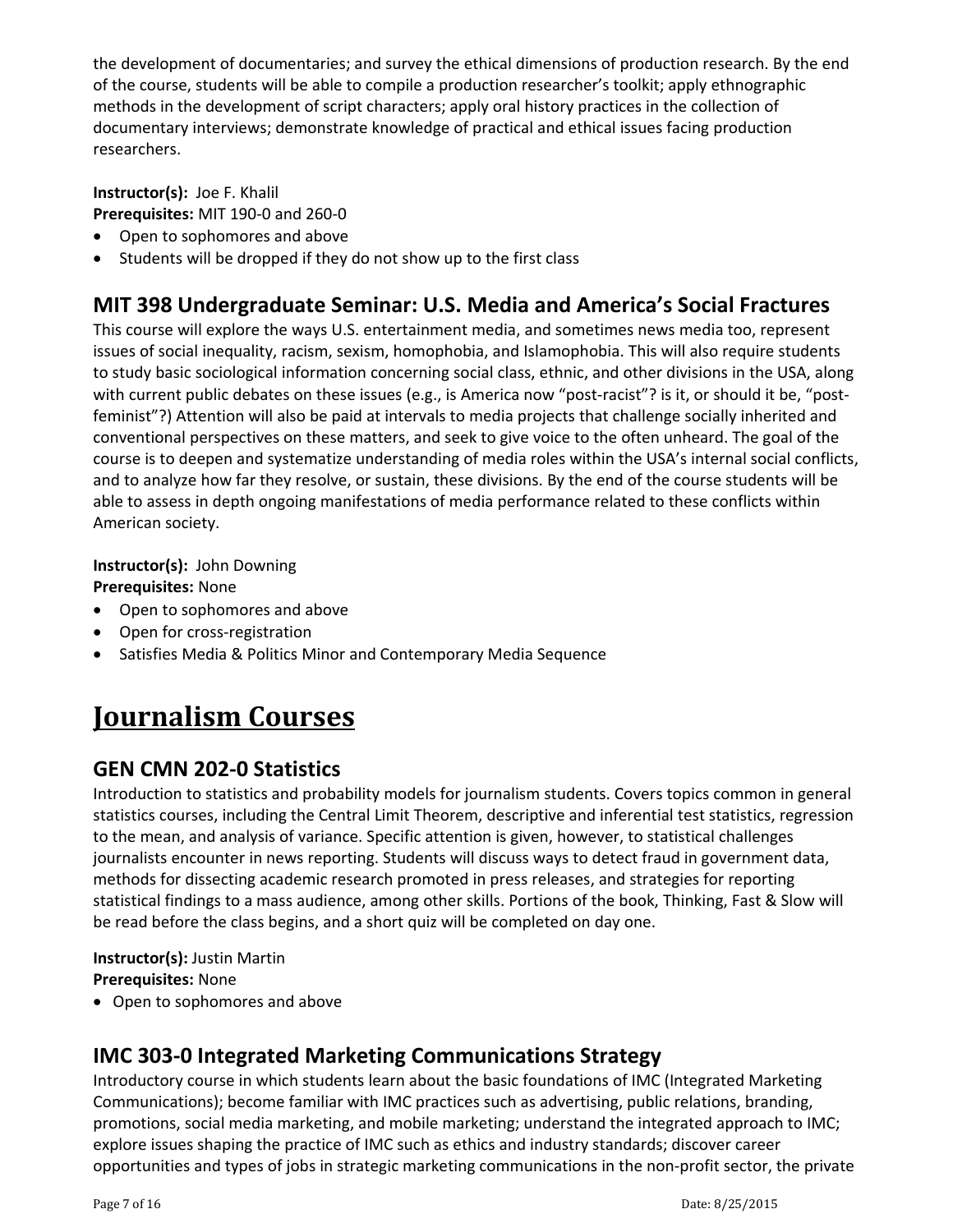sector, or the government.

**Instructor(s):** Ilhem Allagui **Prerequisites:** None

- Open to sophomores and above
- Open for cross-registration

# **IMC 331‐0 PR Communication Strategies and Writing**

Students apply strategic communication skills in writing public relations pieces for print, electronic and audiovisual media. Communicative tools include news releases, features, pitch letters, fact sheets, public service announcements, argumentation and advocacy pieces, executive summaries and speeches, and more. Through this course, students will develop a portfolio of public relations writing that will help them with internships, residencies and, ultimately, employment in the public relations field.

#### **Instructor(s):** Ilhem Allagui

**Prerequisites:** IMC 330‐0 and JOUR 101‐0 or JOUR 201‐0 or instructor permission

• Open to sophomores and above

### **INTERDIS 201‐0 Media and Society**

Media and Society explores the interactions among media, culture and society. Students work to develop critical perspectives on mass media as they consider the relationships between media institutions, content, culture, audiences and communities. The impact of globalization and the role of technological change are important variables. Students also consider the historical background of several media industries, including newspapers, film, radio, the Internet, television and music. The course examines content and media messages delivered as news, entertainment, persuasion, public relations, and advertising. Global media systems are playing an increasingly large role and are a vital area of study within the class, as is the notion of ethical communication. Media and society students should be able to identify the structure and purpose of a variety of media organizations and be able to describe their influence on individuals and social, political and geographic communities.

#### **Instructor(s):** Amy Sanders

**Prerequisites:** None

Open to freshmen only

### **JOUR 203‐0 Multimedia Storytelling**

Multimedia Journalism is a general introduction to visual and multimedia journalism and storytelling techniques. Students will learn the theories behind and fundamentals of photo and video journalism in order to create their own compelling audio slideshows and video news packages; in addition, students will gain a deeper understanding of how to use social media and search engine optimization techniques to extend the reach of their reporting.

**Instructor(s):** Christina Paschyn **Prerequisites:** JOUR 201‐0 with C‐ or better

Open to sophomore Journalism majors

# **JOUR 321‐0 Magazine and Feature Writing**

Magazine and Feature Writing students will be immersed into the magazine world—a huge and storied part of journalism. Along the way, students will learn to draft, outline, write and edit various kinds of magazine stories, including FOBs (front-of-the-book pieces), departments, features and reviews storytelling forms that obviously originated in print magazines (and remain so) but, to a good degree, have survived and even thrived the transition to online publications. They vary in lengthy and purpose. This is a writing-intensive, editing-dependent and fact-based class with enormous payback to the students. You will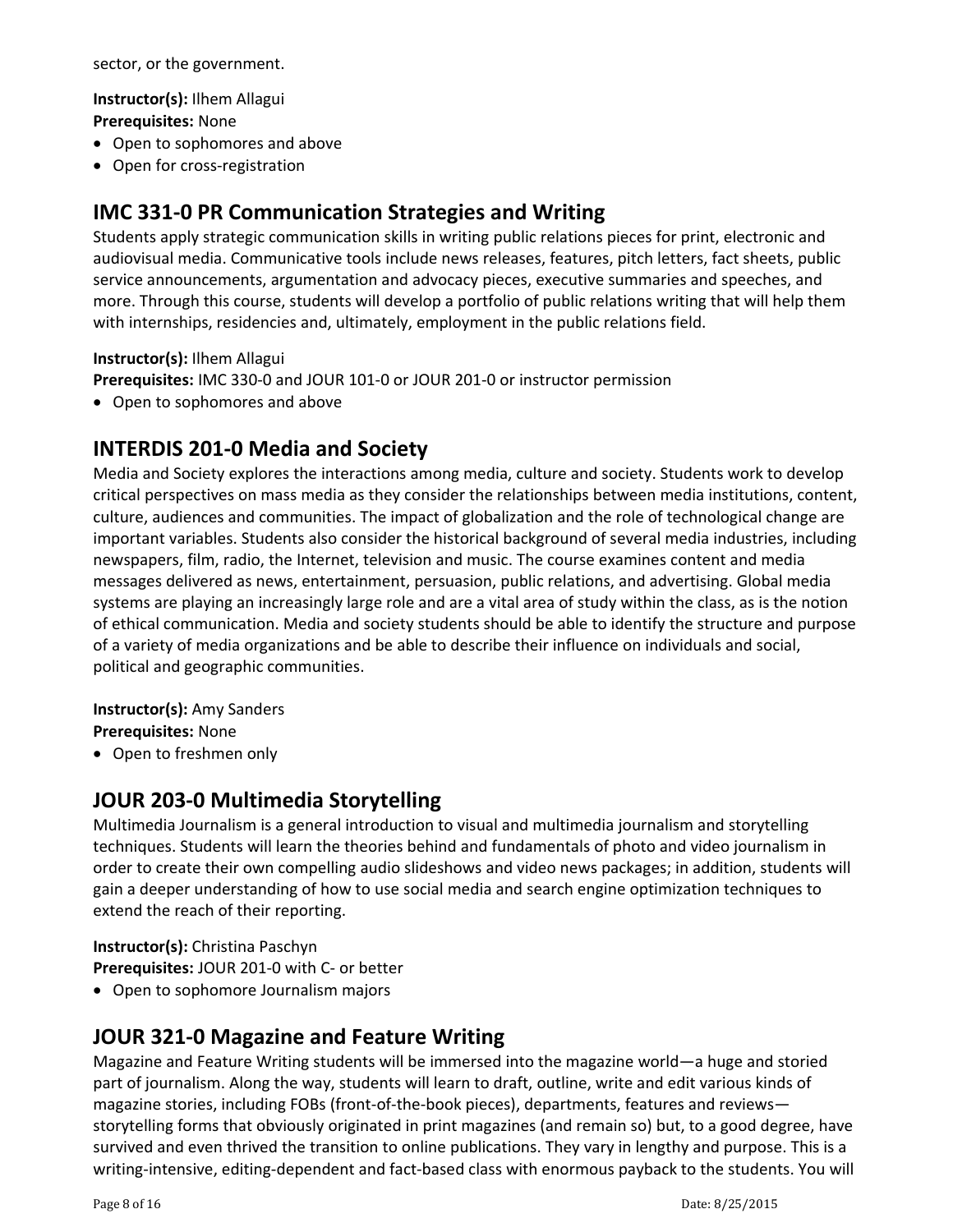learn important skills and will be shown an expansive venue (print and online) for your story ideas, storytelling abilities and, of course, your writing style and voice. Your stories in class will be built on your reporting, research, and structure befitting the assignment, and they will be conveyed by your compelling writing style. By this point in the journalism program, students are expected to have advanced writing skills so that we may focus entirely on the various structures and approaches to magazine writing. Students are expected to develop their story ideas (consultation with faculty and classmates is a given) and find sources required to produce interesting and well-told stories.

#### **Instructor(s):** Abraham Abusharif

**Prerequisites:** JOUR 301‐0 with a C or better

Open to junior Journalism majors

# **JOUR 323‐0 Video Journalism – Studio Production & Video Journalism**

Broadcast Production will cover techniques of gathering, reporting, and producing video news with special emphasis on production and writing. This will be accomplished through lecture/discussion, exercises and projects. Upon completion of this course students should be able to gather and produce quality audio and video packages for news, features and documentary programs. They should be able to write/produce short newscasts and edit on Adobe Premier CS6. They will understand the role, function of, and significance that mobile phones and other portable devices have in today's media environment. They will also be comfortable presenting and reporting for live broadcast.

#### **Instructor(s):** Miriam Berg

**Prerequisites:** None

- Open to sophomores and above
- Open for cross-registration

## **JOUR 370‐0/MIT 398‐0 Media Law & Ethics**

Media Law and Ethics is designed to introduce students to concepts related to mass communication law and ethics. Previous study of law or ethics is not required. Students will develop a basic understanding of major legal approaches to freedom of speech and freedom of the press as well a primer on the fundamentals of media ethics. Although this course will place large emphasis on First Amendment principles that apply in the United States, significant time will be dedicated to a comparative analysis of legal principles.

#### **Instructor(s):** Amy Sanders

#### **Prerequisites:** None

- Open to sophomores and above
- Priority to Journalism students who will be on residency in the spring.
- Satisfying Media and Politics Minor and Contemporary Media Sequence course requirements

# **JOUR 390‐0/MIT 398‐0: The Media and Journalism in Today's Middle East: Shaping and being shaped by the Arab Uprisings**

This seminar course will explore ways the media and journalism have affected and often shaped events that have unfolded across the Middle East since the beginning of the Arab Uprisings in late 2010. It will also examine the flipside: how the Arab Uprisings and the turbulence that has followed continue to affect the media and the practice of journalism in the region. The course will be organized around a series of focused case studies drawn from the real world of media and journalism in the Middle East. We will take an interactive, discussion‐based approach in this course and students will get to put themselves in the shoes of various protagonists or decision‐makers in each case in order to grapple with the kinds of decisions media professional must make and the effects those decisions have on the politics and societies of the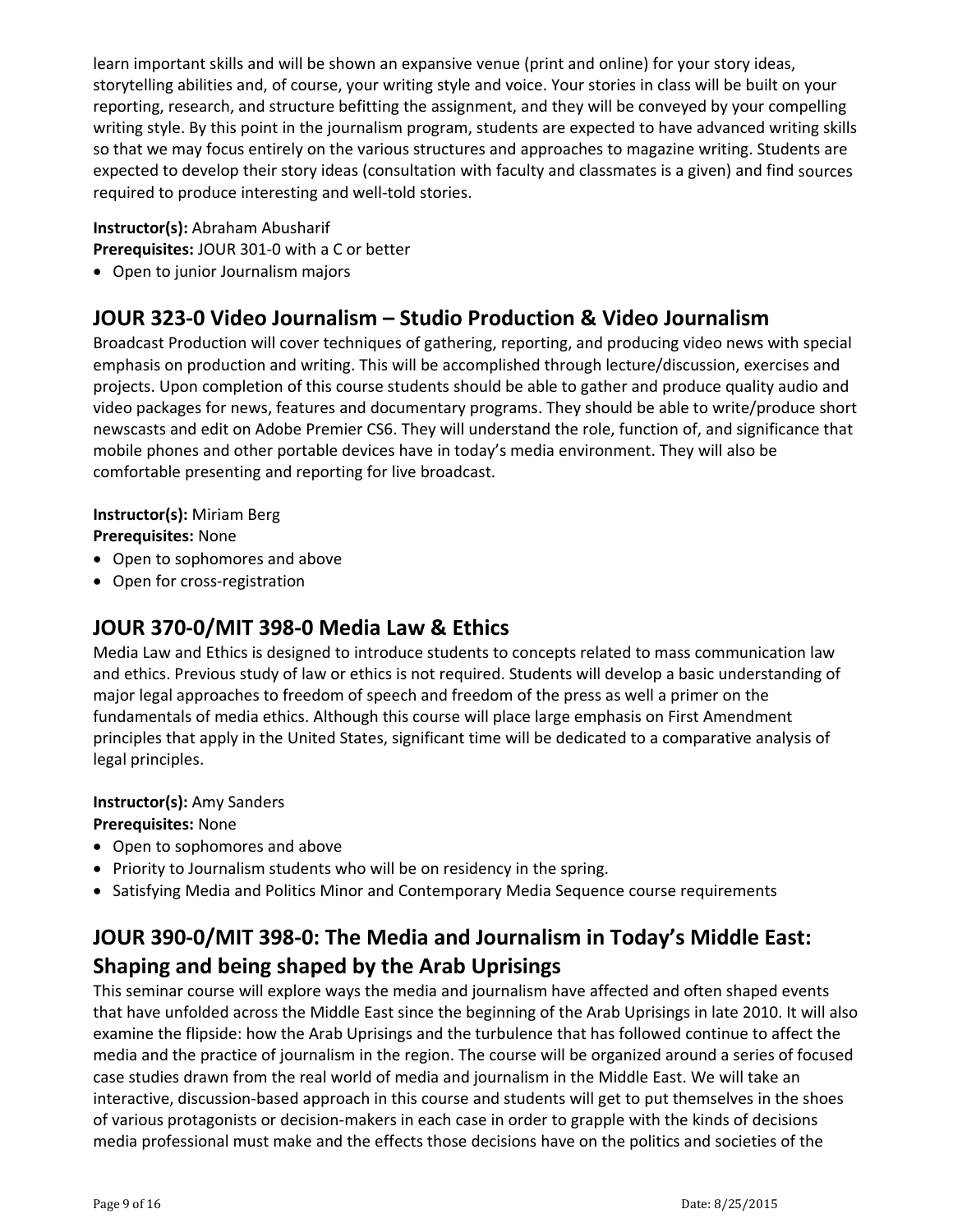region. Each case will explore an actual situation that highlights key issues like gender and journalism in the Middle East, the shifting regional role of Al Jazeera, social media and digital newsgathering.

**Instructor(s):** Andrew Mills **Prerequisites:** None

- Open to sophomores and above
- Open for cross-registration
- Satisfying Media and Politics Minor, Contemporary Media Sequence and Middle East Studies Certificate course requirements

## **JOUR 390‐0/MIT 398‐0: Digital Multi‐Platform Storytelling**

The course offers practical application of digital video production techniques and narrative structures to students of strategic communications and journalism. Digital video is different in style and substance from video for television. MIT398/JOURN390 offers a chance to differentiate the nuances and produce video for online. In the first half of the course, students will spend a significant period of time reviewing effective digital video stories. They will look for similarities in narratives and structures. Students will choose stories along well‐defined themes such as political contention and activism, gender empowerment and women's rights, the environment and the economy. In the second half students will begin pitching story ideas and start generating content in small production teams, with a specific objective to generate digital video feature content. Students will get practical, hands-on, nuts-and-bolts training to produce quality digital video for online.

**Instructor(s):** Ali Mustafa **Prerequisites:** None

• Open to sophomores and above

# **Liberal Arts Courses**

Note: Students are strongly encouraged to take a 200 level Liberal Arts course before taking a 300 level course.

# **Anthro 242‐0: Special Topics: Violence/Power/Resistance**

Walter Benjamin once wrote, "There is no document of civilization which is not at the same time a document of barbarism." In this course, we take this as a starting point to ask: what is violence? What forms does it take? How does it manifest in everyday life? How are people affected by the violence of war, and how are societies changed by political violence? Central to such questions is the place of resistance and its relationship to violence. What are the different ways to resist? What does it mean to struggle for self-determination? When does a freedom fighter become terrorist? What forms of resistance might give hope for social change? And should resistance be violent or non-violent? Circulating through all these questions is a fundamental concern with power. Thus, this course will be concerned with power as a concept that animates violence and resistance. We will explore these questions and delve into topics that include the study of war, genocide, gender violence, gang violence and decolonization in varying geographic areas. We will do so by reading ethnographies, watching documentaries, and analyzing various other artistic expressions.

#### **Instructor(s):** Sami Hermez

#### **Prerequisites:** None

- Open to freshmen and above
- Open for cross-registration

# **Anthro 379‐0: Advance Topics: Troubling Gender Anthropological Perspectives**

In this course, students explore anthropological perspectives on gender. They will learn about people's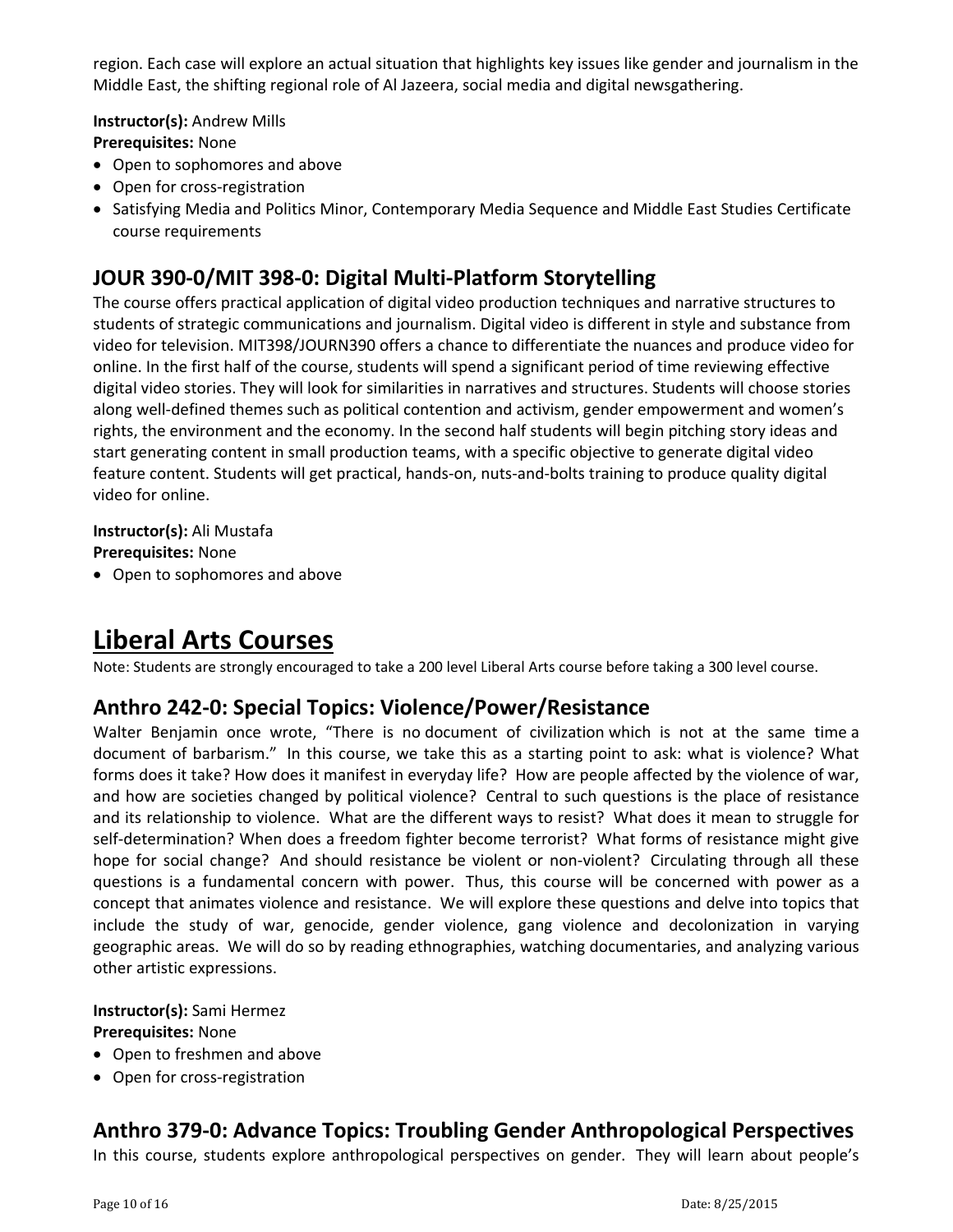gendered practices, knowledges and everyday lives in a range of societies. They will tackle debates in the field of gender studies and explore these debates through ethnographies. How are femininity and masculinity defined and embodied across cultures? How do race, class, religion and sexuality intersect with gender? How is mobility gendered? We will explore these and other questions, and analyze the way feminist intellectuals have troubled gender and opened up new spaces of thinking. The class will work together on an ethnographic project that explores the way mobility and space are gendered in Qatar.

#### **Instructor(s):** Sami Hermez

#### **Prerequisites:** None

- Open to sophomores and above
- Open for cross-registration

### **Arabic 142‐0 Arabic for Media**

This course will utilize basic text analysis and a critical discourse approach to examine the range of news coverage of the Charlie Hebdo attack in Paris. Though the diversity of students enrolled will determine data collection, students will use Modern Standard Arabic. It is recognized that students will enter the course with different levels of proficiency in written and spoken Modern Standard Arabic, but an intermediate proficiency level is a pre‐requisite. Assessment of students will be based on the competencies developed during the semester.

#### **Instructor(s):** Mounir Ouanaimi

**Prerequisites:** Intermediate proficiency in Modern Standard Arabic. Instructor permission required ‐ email mouanaimi@qf.org.

- Open to freshmen and above
- This course carries 0.5 NU-Q units
- Open for cross-registration

### **Econ 242‐0 Principles of Economics**

This introductory course studies basic economic concepts and theories. It is divided into two main parts: microeconomics and topics on macroeconomics. The module examines central economic ideas including supply and demand, market structures, consumers, public policy and monopoly as well as macroeconomic indicators such as gross domestic product, inflation and unemployment. Issues on economic growth, financial systems and capital markets are also discussed (including Islamic finance).Whenever possible, examples from Qatar and other economies in the Gulf region will be used to illustrate the material being discussed. The content and delivery of the course are suitable to students who are not pursuing a major in economics. Topics are discussed in a relatively non-technical way. Analytical explanations will focus on graphs rather than mathematics.

#### **Instructor(s):** Giovanni Bandi **Prerequisites:** None

- Open to freshmen and above
- Open for cross-registration

### **ENGL 103‐1 First‐Year Writing**

The primary goal of this course is to improve writing skills within an academic setting. It is designed to help a student become a more efficient and successful writer by also strengthening skills in reading and analyzing texts. It recognizes that writing is indeed a process. This means that whether a writer starts with a thesis, an outline, or an assigned topic, there will be many steps and missteps involved in producing the final essay. Multiple phases of the writing process will be carried out, such as workshop, peer review, and one‐on‐one conferences with the instructor. Each semester, a different theme will serve as a focal topic for readings, discussions, and writing assignments.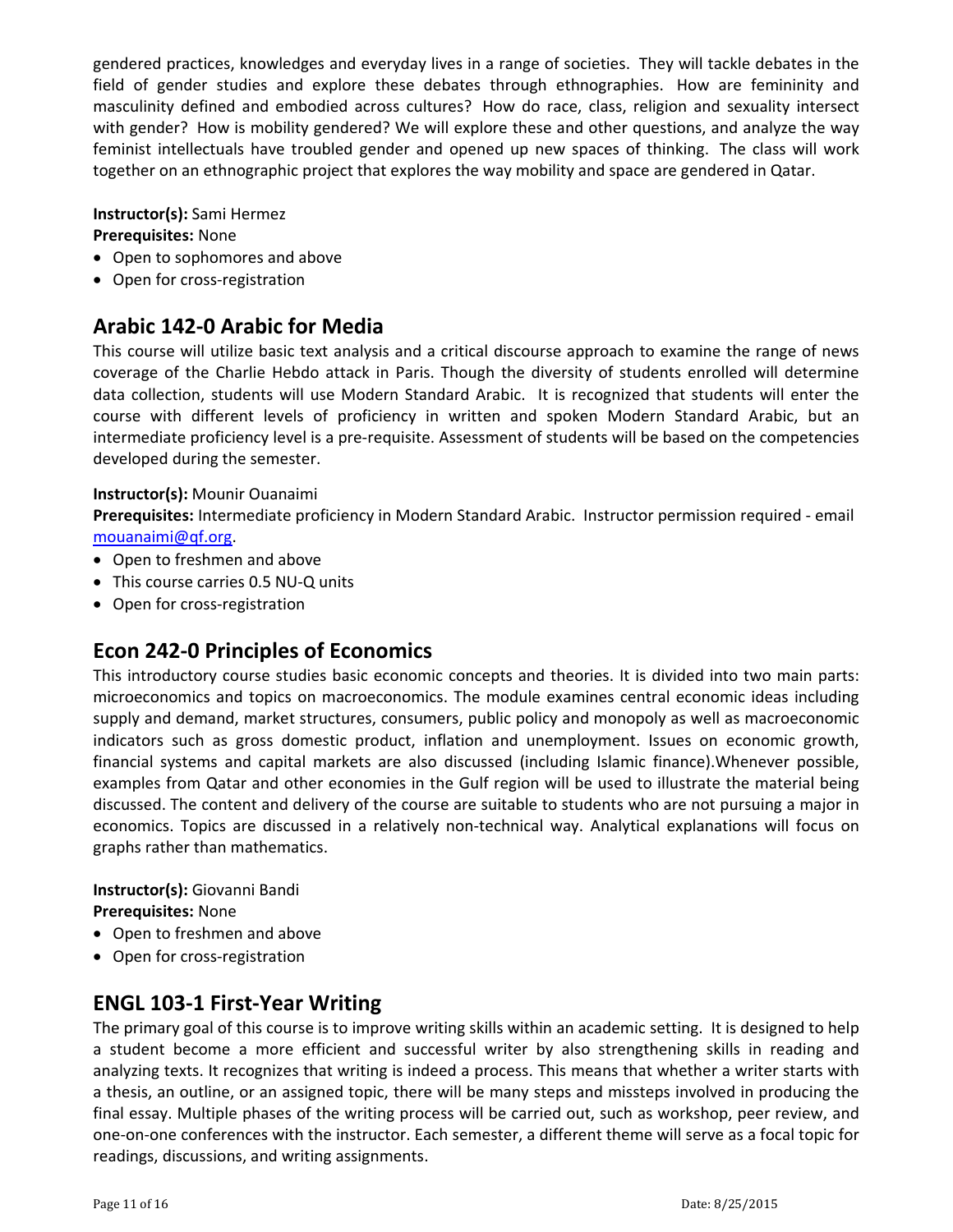#### **Instructor(s):** Allwyn Tellis / Maria Lombard / TBD **Prerequisites:** None

Mandatory for all first year students

### **ENGL 242‐0 Topics in Literature: Introduction to Short Fiction**

One way to define short fiction is that it is imagination distilled down to intensify meaning by way of events. This course will focus on the genre of short fiction (also known as the short story) and consider how imagination and meaning converge into a reflection of ourselves in 10,000 words or less. We will examine the elements of short fiction as well as explore the origins of this genre and its connections to the oral tradition of storytelling. Telling stories—whether they be written or oral—enables individuals to interpret the nature of their world to themselves and gives them a way to ask and answer epistemological and ontological questions in voices and terms that are their own. We will read and consider short fiction from a number of female and male writers of various cultural and ethnic backgrounds with the goal of developing an understanding of what universal truths, realities and values are being constructed, filtered and encoded through this literary form. Central to this course, and to understanding and engaging the literature, will be a critical appreciation of the historical moments that surround the writing. We will look closely at how these short story writers considered themselves in the world and how such consideration reflected their conceptualization of their selfhood and identity. You do not need to have an extensive background in literature to benefit from or be of benefit to this course. It is most important, independent of degree of familiarity and expertise with this body of work, that you come to class prepared and eager to read texts closely, ask and ponder questions and finally, engage others in the classroom community as peers worthy of your respect.

**Instructor(s):** Tracy Vaughn

**Prerequisites:** None

- Open to freshmen and above
- Open for cross-registration

### **ENGL 379‐0 Special Topics: Analysis of Autobiography**

Autobiography is "writing" the "life" of the "self." ("Auto"--self; "bio"--life; and "graphy"--writing.) Autobiography enables writers to select moments from their pasts and construct their own narratives. The genre of autobiography provides the opportunity for writers to reflect on experiences (funny, interesting, painful, strange, etc) and share them with an audience. In fact, autobiography is one of the most popular genres on best‐seller book lists in recent years. This seminar will be a thorough examination of autobiographical writing through the lens of culture and identity. People enjoy reading autobiography (or memoir writing) because it often reveals something about the writer and their construction of identity that is not always apparent. We will consider what is revealed through the way a select group of authors choose to construct their narratives. Specifically, one of the primary objectives of this course will be to acquire a clear understanding of how these autobiographers established a personal and collective identity based on the explorations and expressions of their cultural lineage.

#### **Instructor(s):** Tracy Vaughn

**Prerequisites:** None

- Open to sophomores and above
- Open for cross-registration

# **ENGL 379‐0 Special Topics: Literatures of Migration**

This is a multi‐genre examination of migration and the challenges, as well as opportunities, it poses to the personal and collective identities of those who migrate and those who remain at home. This class will focus primarily on diasporas or communities who have been forced to migrate and consequently, privilege memories of a homeland – real or imagined. Students will read novels, drama, memoirs and/or journalistic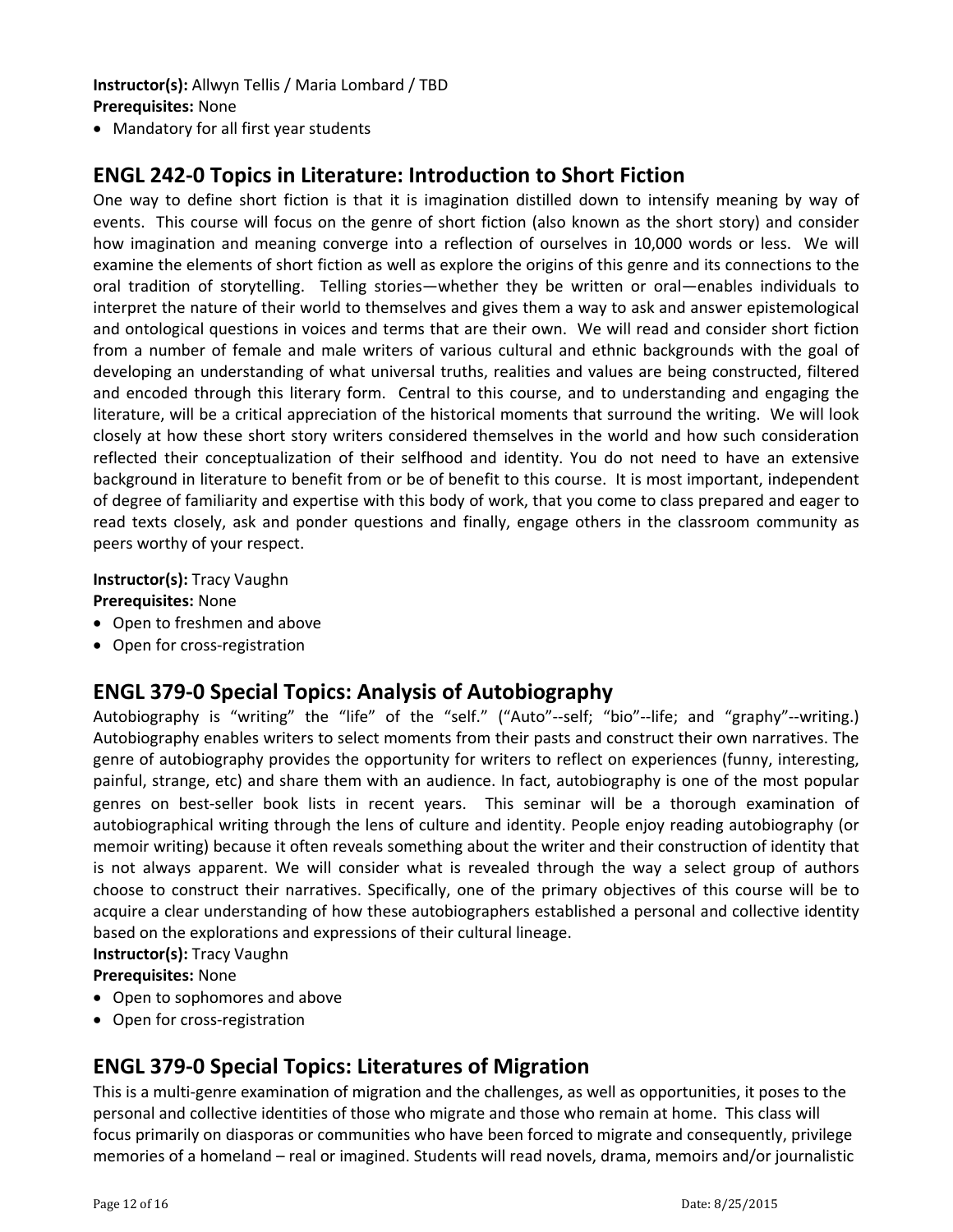accounts as well as critical essays related to theories of diaspora and related phenomena like exile, globalization and transnationalism. Examples will be drawn from African, Arab, and Asian diasporic communities.

**Instructor(s):** Sandra Richards **Prerequisites:** None

- Open to sophomores and above
- Open for cross-registration

# **History 242‐0 Topics in History: Modern European History, 1789‐1991**

This course explores the major themes of modern European History. It will not cover everything. It is designed to be an analysis of the ideas, people and events that shaped and reshaped Europe from the start of the French Revolution in 1789 to the end of the Cold War in 1991. Our primary focus will be on the transition to what is now called a modern western society.

**Instructor(s):** Christopher Sparshott

**Prerequisites:** None

- Open to freshmen and above
- Open for cross-registration

### **History 242‐0 Topics in History: History of the Modern Middle East**

This course familiarizes students with key political developments in the Middle East from the early eighteenth century to the present. Currents of political change affecting the Middle East are contextualized in broader global power struggles, secular and Islamic intellectual influences, social forces, and economic history. Course material covers the heartlands of the Middle East, with particular reference to Turkey, Iran, Egypt, North Africa, and Israel/Palestine.

**Instructor(s):** Zachary Wright

**Prerequisites:** None

- Open to freshmen and above
- Open for cross-registration

# **History 387‐0 Popular American Culture**

American popular culture is an inescapable force of modern life everywhere. This course will explore the history of American popular culture from 1900 to the present day. Our goal is to look beyond an American history of major events and big names to understand a history from the perspective of lived experience. It will start by considering the basic terms of "popular" and "culture" and how they work together. Within this theoretical framework we will explore the evolution of American popular culture through books, magazines, music, radio, films and television consumed by ordinary men and women.

**Instructor(s):** Christopher Sparshott

**Prerequisites:** None Open to sophomores and above

● Open for cross-registration

# **INTERDIS 100‐0 Introduction to NU‐Q**

The Introduction to NU-Q seminar is a discussion-based course that utilizes readings, visual materials, and short exploratory papers to examine themes relevant to the School's programs in Communication, Journalism, and Liberal Arts. The course, which meets once a week, is offered on a pass/no pass grading basis and may not be taken for a grade. Emphasis is placed on the identification of ideas and arguments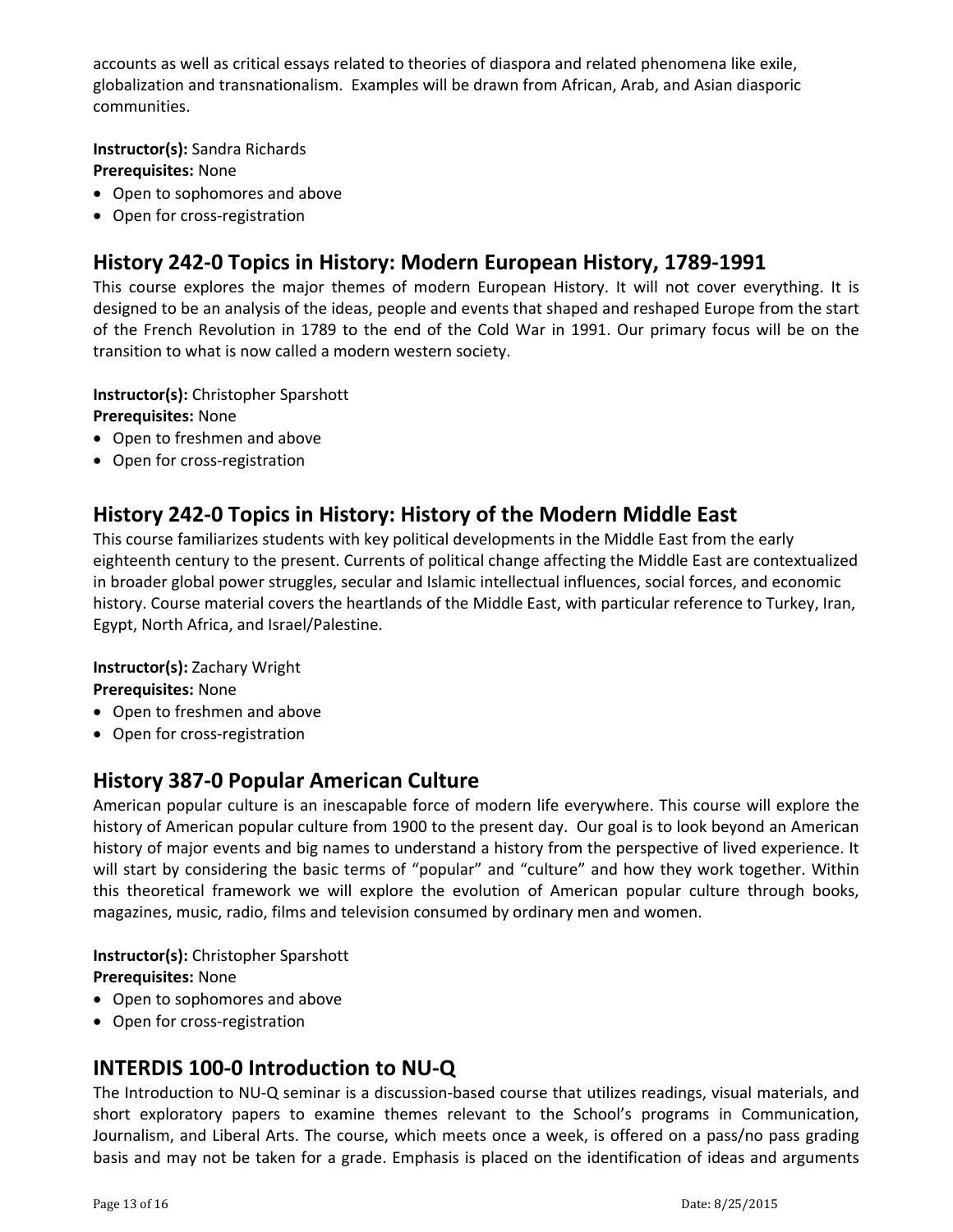present in the media and the ability to recognize, challenge, and defend the use of sources and other forms of evidence used by authors and other media producers.

**Instructor(s):** Andrew Mills & Danielle Beverly

**Prerequisites:** None

• Open to ABP Dual Students only

# **INTERDIS 242‐0 Introduction to Science and Technology Studies**

This course offers a broad overview of issues related to how people use, adapt, or contest scientific knowledge and technology.

**Instructor(s):** Yulianto (Anto) Mohsin

**Prerequisites:** None

- Open to freshmen and sophomores
- Open for cross-registration

# **INTERDIS 301‐0 Doha Seminar: Behind the Headlines: Context and Meaning of Qatar on the World Stage**

This honors course seeks to locate historical contexts and ideological meanings that underpin Qatar's complex and varied approaches to nation building, development, and international influence. Qatar's process of identity making, as with all nations and individuals, is internally contested, subject to cultural hybridities, and often is not received as intended by outsiders. Such continually reworked portraits both respond to immediate concerns and try to strike a chord with deeper cultural memories, traditions of the Gulf and the wider Muslim world whose relationship to Western modernity are still being worked out. This course will examine Qatari and regional debates on religious doctrine, race, class, gender roles, educational change, sports, public art, and media. Guest discussants that are recognized authorities in particular fields will often join classroom exchanges.

**Instructor(s):** Abraham Abusharif & Zachary Wright

**Prerequisites:** None

- Open to juniors and above
- Open for cross-registration
- Permission of the home Academic Dean is required.
- Registration for the course is by nomination of the program/school director

# **INTERDIS 379‐0 Topics in Science and Technology Studies: TBD**

Topics vary. May include: Topics in Environmental Studies, Technological and Natural Disasters; Ethical Issues in Health and Medicine.

**Instructor(s):** Yulianto (Anto) Mohsin **Prerequisites:** None

- Open to juniors and seniors
- Open for cross-registration

# **Poli\_Sci 242‐0 Gulf Society and Politics**

This class investigates important themes of contemporary Gulf society and politics. The use of oil wealth by the Gulf states has hastened some sociopolitical changes and stagnated others. Studying inclusion and exclusion in citizenship laws and norms gives insight into legal and emotional concepts of national identity and nation building. Exploring the tensions between increased economic and educational opportunities for women and cultural and religious barriers highlights the struggle between modernization and tradition in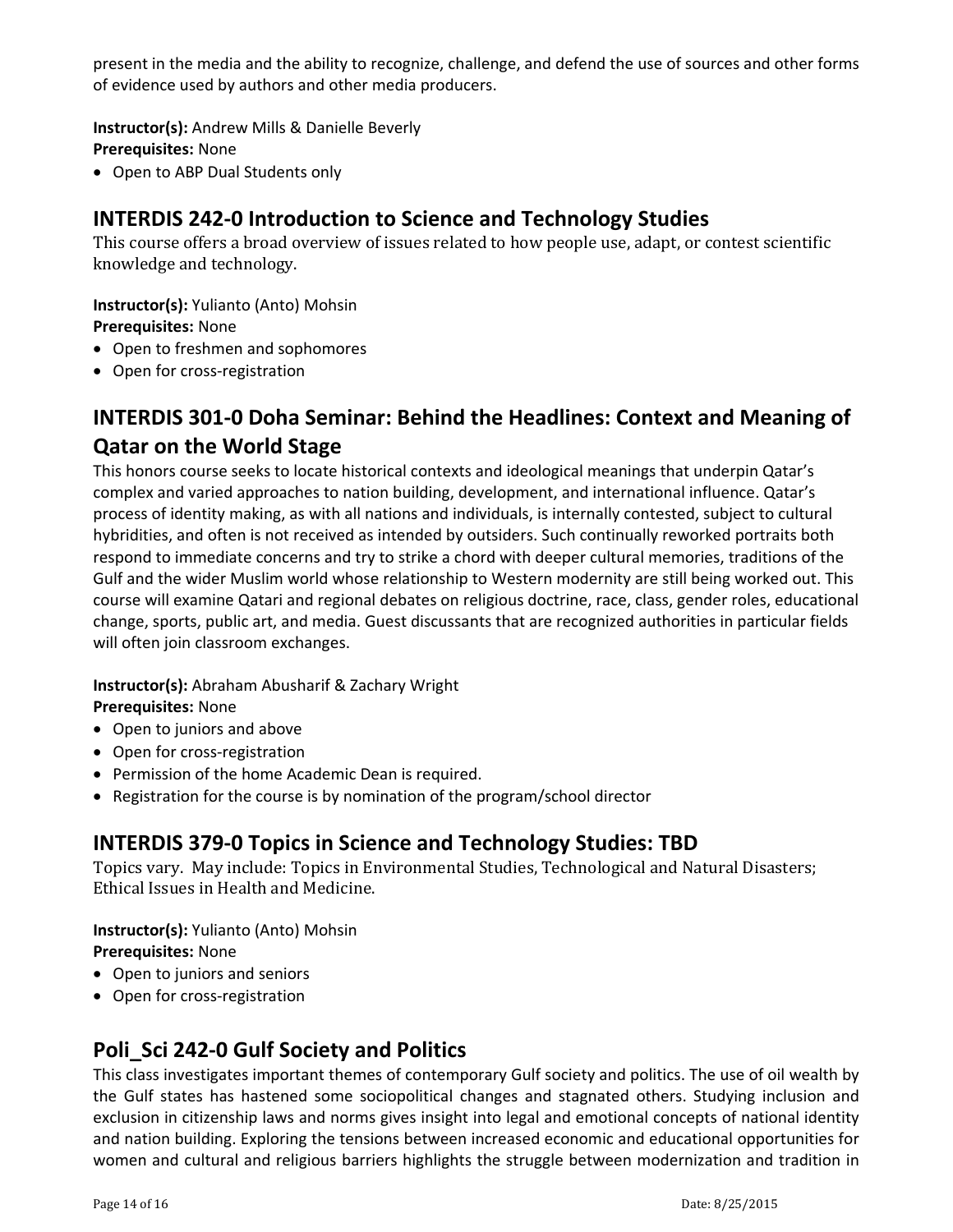the region today. Political readings are combined with literature from the Gulf region. Students should end the class with a better understanding of the rapid development and transformation of Gulf society and politics, and the challenges still facing the region.

**Instructor(s):** Jocelyn Mitchell **Prerequisites:** None

- Open to freshmen and above
- Open for cross-registration

# **Poli\_Sci 242‐0 Introduction to Middle East Politics**

This course focuses on key political issues in the contemporary Middle East, including democracy, Islamism, terrorism, sectarianism, feminism, oil politics, and the international politics of the region and provides an introduction to the different political systems in place around the region.

**Instructor(s):** Khaled Al Hroub

**Prerequisites:** None

- Open to freshmen and above
- Open for cross-registration

### **Poli\_Sci 387‐0 Public Opinion**

This course is an overview of public opinion and survey research that increases our students' understanding of how to critically interact with polls in order to measure and analyze public opinion. The course begins with theoretical approaches to measuring and analyzing public opinion, including an overview of new forms of media and communications and their effects on public opinion, and then proceeds to case study research, which varies depending on the expertise of the instructor.

**Instructor(s):** Jocelyn Mitchell

**Prerequisites:** None

- Open to sophomores and above
- Open for cross-registration

# **Poli\_Sci 387‐0 Contemporary Arab Thought**

Studies various ideologies and schools of Arab thought from the late 19th century up to current times. The intent of both teaching and class discussion will be to engage with the main principles of these ideologies and their thinkers, their perspectives on the decline of the Arab world and their offerings for revival, approaches to traditional and modern values and structures, and endeavors to (re)formulate a collective identity.

#### **Instructor(s):** Khaled Al Hroub **Prerequisites:** None

- Open to juniors and above
- Open for cross-registration

# **Religion 242‐0 Sufism**

Sufism, sometimes referred to as "the science of the soul's purification" (taṣawwuf) or "Islamic mysticism", has played a critical role in the history of Muslim societies. This course provides an overview of the key doctrines of Sufism and considers their elaboration in dialogue with broader the broader intellectual, social and political history of Muslim civilizations. Four time periods covered include: the formative years (600 to 1100 C.E.); the emergence of Sufi orders (1100 to 1400); the institutionalization of Sufism in the late medieval empires (1400 to 1800); and the reform, contestation and revival of Sufism in the modern period (1800 to present).